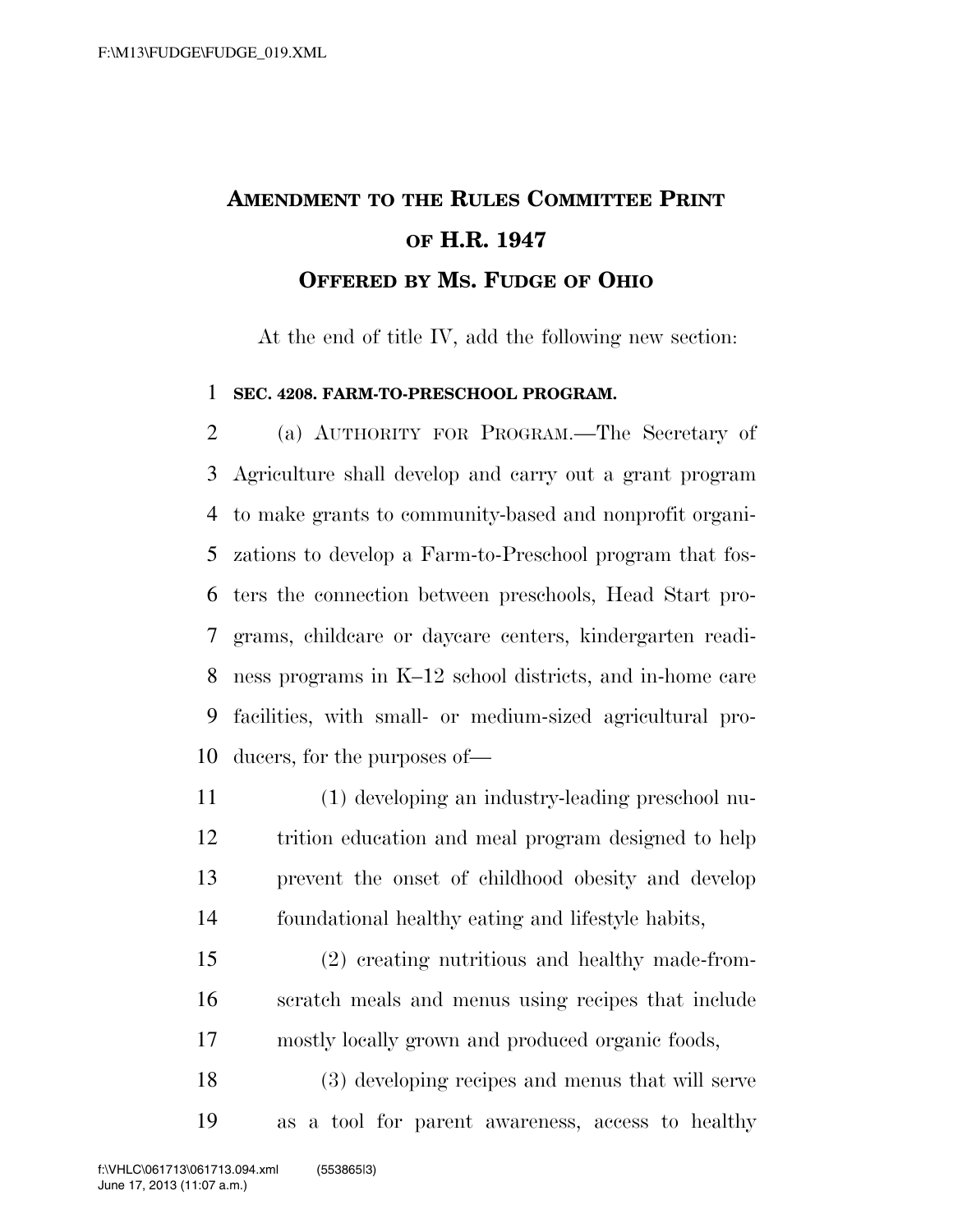| $\mathbf{1}$   | food, food preparation, and eating, and engagement  |
|----------------|-----------------------------------------------------|
| $\overline{2}$ | in nutrition education,                             |
| 3              | (4) developing experiential educational curricula   |
| $\overline{4}$ | centered around farms, farmers' markets, and school |
| 5              | gardens for parents and children,                   |
| 6              | (5) replicating "Farm-to-Preschool"<br>parent       |
| 7              | awareness and engagement in nutrition education,    |
| 8              | healthy eating and food preparation nationally,     |
| 9              | (6) supporting local and regional agriculture       |
| 10             | communities, and                                    |
| 11             | (7) promoting the institutionalization of pre-      |
| 12             | school wellness policies.                           |
| 13             | (b) AVAILABILITY AND USE OF GRANTS.—The Sec-        |
| 14             | retary shall make grants under subsection (a)—      |
| 15             | $(1)$ to be used—                                   |
| 16             | $(A)$ to support the initial costs of imple-        |
| 17             | menting a new, or expanding an existing,            |
| 18             | Farm-to-Preschool program,                          |
| 19             | $(B)$ in an amount not to exceed \$250,000          |
| 20             | to support the training and access to resources     |
| 21             | and information necessary to conduct a success-     |
| 22             | ful Farm-to-Preschool program, or                   |
| 23             | (C) in an amount not to exceed $$50,000$ to         |
| 24             | support the cost of conducting research, identi-    |
| 25             | fying resources, and developing partnerships to     |